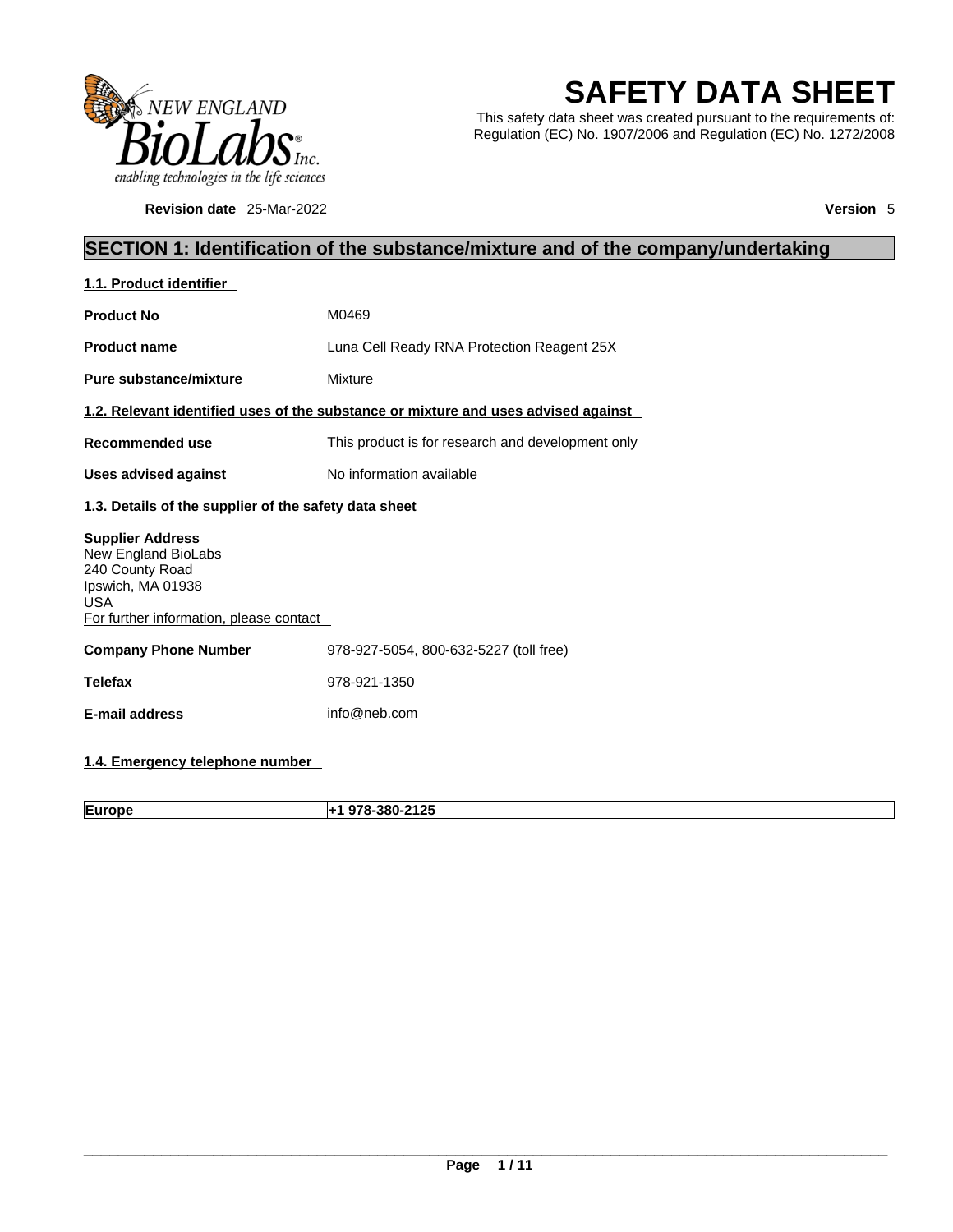# **SECTION 2: Hazards identification**

# **2.1. Classification of the substance or mixture**

*Regulation (EC) No 1272/2008* 

This mixture is classified as not hazardous according to regulation (EC) 1272/2008 [CLP]

#### **2.2. Label elements**

This mixture is classified as not hazardous according to regulation (EC) 1272/2008 [CLP]

#### **Hazard statements**

This mixture is classified as not hazardous according to regulation (EC) 1272/2008 [CLP] EUH210 - Safety data sheet available on request

#### **2.3. Other hazards**

No information available.

# **SECTION 3: Composition/information on ingredients**

#### **3.1 Substances**

Not applicable

#### **3.2 Mixtures**

| Chemical<br>name                | Weight-% | <b>REACH</b> registration<br>number | EC No     | Classification according<br>to Regulation (EC) No.<br>1272/2008 [CLP] | Specific<br><i>concentratiol</i><br>In limit (SCL) |   | <b>IM-Factol M-Factor</b><br>(long-ter<br>m) |
|---------------------------------|----------|-------------------------------------|-----------|-----------------------------------------------------------------------|----------------------------------------------------|---|----------------------------------------------|
| Sodium<br>Chloride<br>7647-14-5 | 0.1 - 1  | No data available                   | 231-598-3 | No data available                                                     | $\overline{\phantom{a}}$                           | - |                                              |

#### **Full text of H- and EUH-phrases: see section 16**

#### *Acute Toxicity Estimate*

If LD50/LC50 data is not available or does not correspond to the classification category, then the appropriate conversion value from CLP Annex I, Table 3.1.2, is used to calculate the acute toxicity estimate (ATEmix) for classifying a mixture based on its components

| Chemical name                |      | Oral LD50 mg/kg   Dermal LD50 mg/kg  Inhalation LC50 - 4   Inhalation LC50 - 4   Inhalation LC50 - 4 |                   |                                                             |                   |
|------------------------------|------|------------------------------------------------------------------------------------------------------|-------------------|-------------------------------------------------------------|-------------------|
|                              |      |                                                                                                      |                   | hour - dust/mist -   hour - vapor - mg/L   hour - gas - ppm |                   |
|                              |      |                                                                                                      | ma/L              |                                                             |                   |
| Sodium Chloride<br>7647-14-5 | 3000 | 10000                                                                                                | No data available | No data available                                           | No data available |

# **SECTION 4: First aid measures**

# **4.1. Description of first aid measures**

**Inhalation** Remove to fresh air.

**Eye contact Rinse thoroughly with plenty of water for at least 15 minutes, lifting lower and upper eyelids.**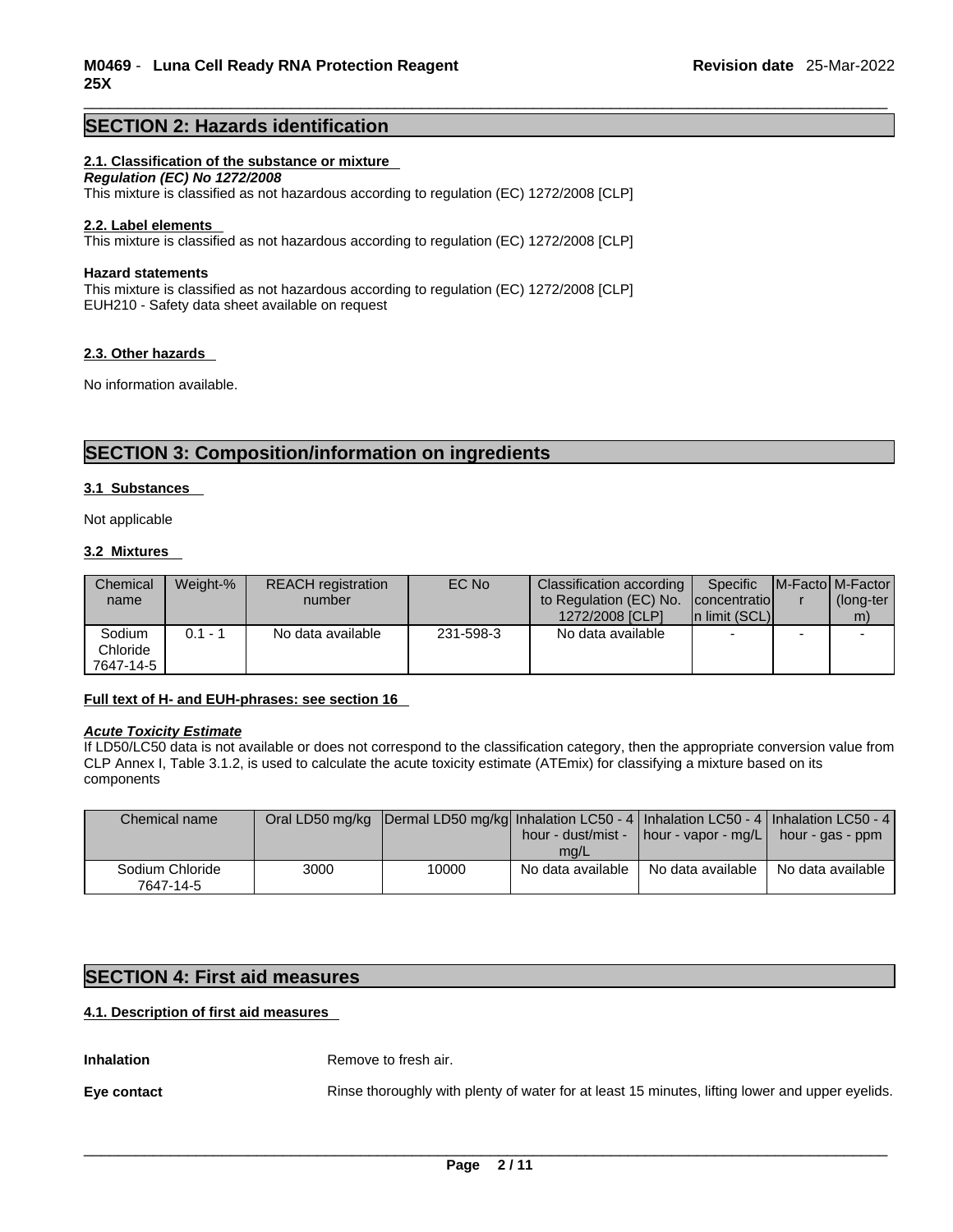|                                                                                 | Consult a physician.                                                                                    |  |
|---------------------------------------------------------------------------------|---------------------------------------------------------------------------------------------------------|--|
| <b>Skin contact</b>                                                             | Wash skin with soap and water. In the case of skin irritation or allergic reactions see a<br>physician. |  |
| Ingestion                                                                       | Rinse mouth.                                                                                            |  |
|                                                                                 | 4.2. Most important symptoms and effects, both acute and delayed                                        |  |
| <b>Symptoms</b>                                                                 | No information available.                                                                               |  |
| 4.3. Indication of any immediate medical attention and special treatment needed |                                                                                                         |  |
| Note to physicians                                                              | Treat symptomatically.                                                                                  |  |
|                                                                                 |                                                                                                         |  |
|                                                                                 |                                                                                                         |  |

# **SECTION 5: Firefighting measures**

# **5.1. Extinguishing media**

| <b>Suitable Extinguishing Media</b>                        | Use extinguishing measures that are appropriate to local circumstances and the<br>surrounding environment. |
|------------------------------------------------------------|------------------------------------------------------------------------------------------------------------|
| <b>Large Fire</b>                                          | CAUTION: Use of water spray when fighting fire may be inefficient.                                         |
| Unsuitable extinguishing media                             | Do not scatter spilled material with high pressure water streams.                                          |
| 5.2. Special hazards arising from the substance or mixture |                                                                                                            |
| Specific hazards arising from the<br>chemical              | No information available.                                                                                  |
| 5.3. Advice for firefighters                               |                                                                                                            |

**Special protective equipment and precautions for fire-fighters** Firefighters should wear self-contained breathing apparatus and full firefighting turnout gear. Use personal protection equipment.

# **SECTION 6: Accidental release measures**

# **6.1. Personal precautions, protective equipment and emergency procedures**

| <b>Personal precautions</b>                               | Ensure adequate ventilation.                                                         |
|-----------------------------------------------------------|--------------------------------------------------------------------------------------|
| For emergency responders                                  | Use personal protection recommended in Section 8.                                    |
| 6.2. Environmental precautions                            |                                                                                      |
| <b>Environmental precautions</b>                          | See Section 12 for additional Ecological Information.                                |
| 6.3. Methods and material for containment and cleaning up |                                                                                      |
| <b>Methods for containment</b>                            | Prevent further leakage or spillage if safe to do so.                                |
| Methods for cleaning up                                   | Take up mechanically, placing in appropriate containers for disposal.                |
| <b>Prevention of secondary hazards</b>                    | Clean contaminated objects and areas thoroughly observing environmental regulations. |
| 6.4. Reference to other sections                          |                                                                                      |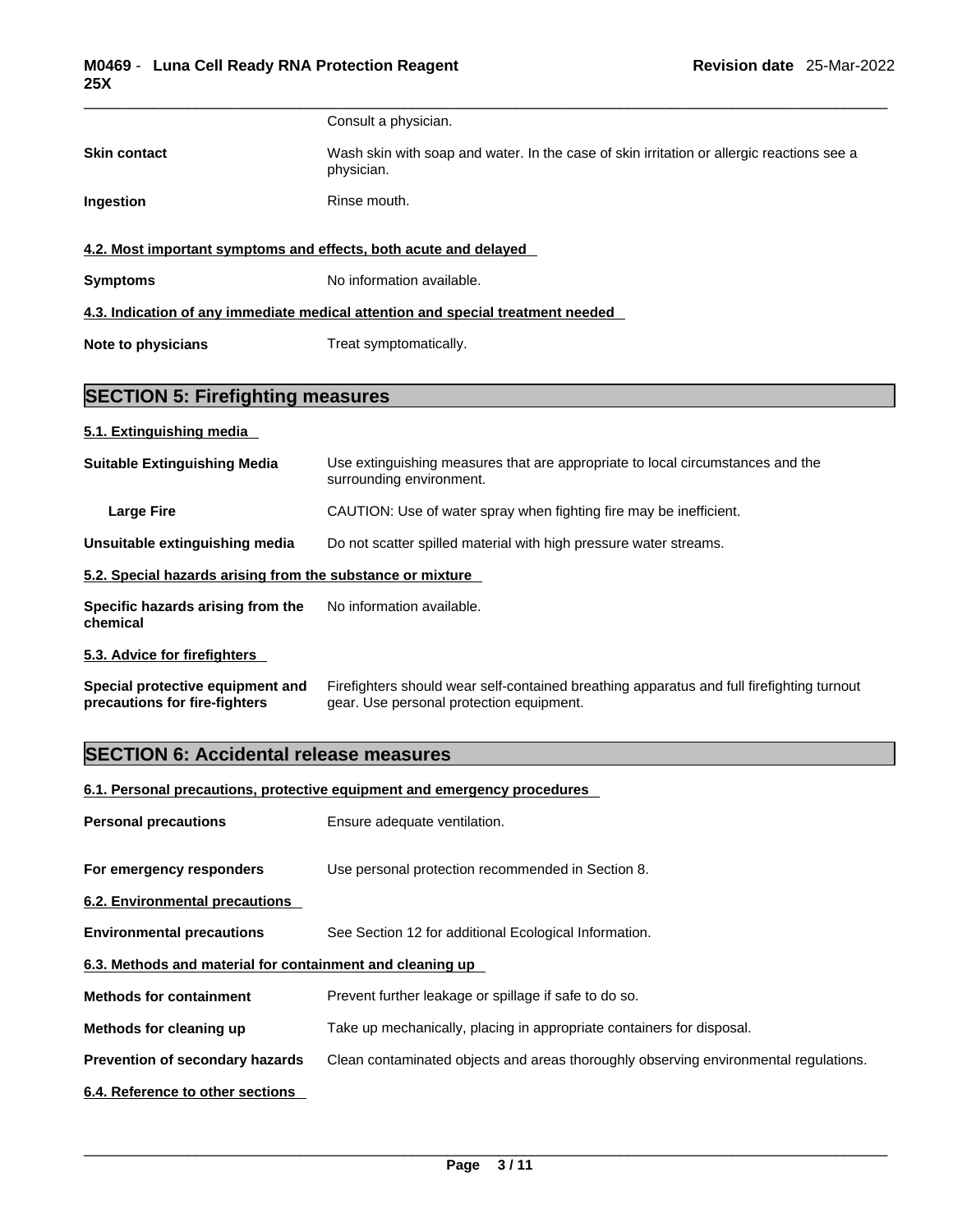**Reference to other sections** See section 8 for more information. See section 13 for more information.

# **SECTION 7: Handling and storage**

| 7.1. Precautions for safe handling                                |                                                                        |  |  |  |
|-------------------------------------------------------------------|------------------------------------------------------------------------|--|--|--|
| Advice on safe handling                                           | Ensure adequate ventilation.                                           |  |  |  |
| <b>General hygiene considerations</b>                             | Handle in accordance with good industrial hygiene and safety practice. |  |  |  |
| 7.2. Conditions for safe storage, including any incompatibilities |                                                                        |  |  |  |
| <b>Storage Conditions</b>                                         | Keep container tightly closed in a dry and well-ventilated place.      |  |  |  |
|                                                                   |                                                                        |  |  |  |

# **7.3. Specific end use(s)**

**Risk management methods [RMM]** The information required is contained in this Safety Data Sheet.

# **SECTION 8: Exposure controls/personal protection**

## **8.1. Control parameters**

## **Exposure Limits**

| Chemical name                | Ireland | Italy | <b>Italy REL</b> | Latvia                  | Lithuania               |
|------------------------------|---------|-------|------------------|-------------------------|-------------------------|
| Sodium Chloride<br>7647-14-5 |         |       |                  | TWA: $5 \text{ mg/m}^3$ | TWA: $5 \text{ mg/m}^3$ |

| <b>Biological occupational exposure</b><br>limits                                    | This product, as supplied, does not contain any hazardous materials with biological limits<br>established by the region specific regulatory bodies.                         |
|--------------------------------------------------------------------------------------|-----------------------------------------------------------------------------------------------------------------------------------------------------------------------------|
| Derived No Effect Level (DNEL)<br><b>Predicted No Effect Concentration</b><br>(PNEC) | No information available.<br>No information available.                                                                                                                      |
| 8.2. Exposure controls                                                               |                                                                                                                                                                             |
| <b>Engineering controls</b>                                                          | No information available.                                                                                                                                                   |
| Individual protection measures,<br>such as personal protective<br>equipment          |                                                                                                                                                                             |
| <b>Eye/face protection</b>                                                           | No special protective equipment required.                                                                                                                                   |
| Skin and body protection                                                             | No special protective equipment required.                                                                                                                                   |
| <b>Respiratory protection</b>                                                        | No protective equipment is needed under normal use conditions. If exposure limits are<br>exceeded or irritation is experienced, ventilation and evacuation may be required. |
| General hygiene considerations                                                       | Handle in accordance with good industrial hygiene and safety practice.                                                                                                      |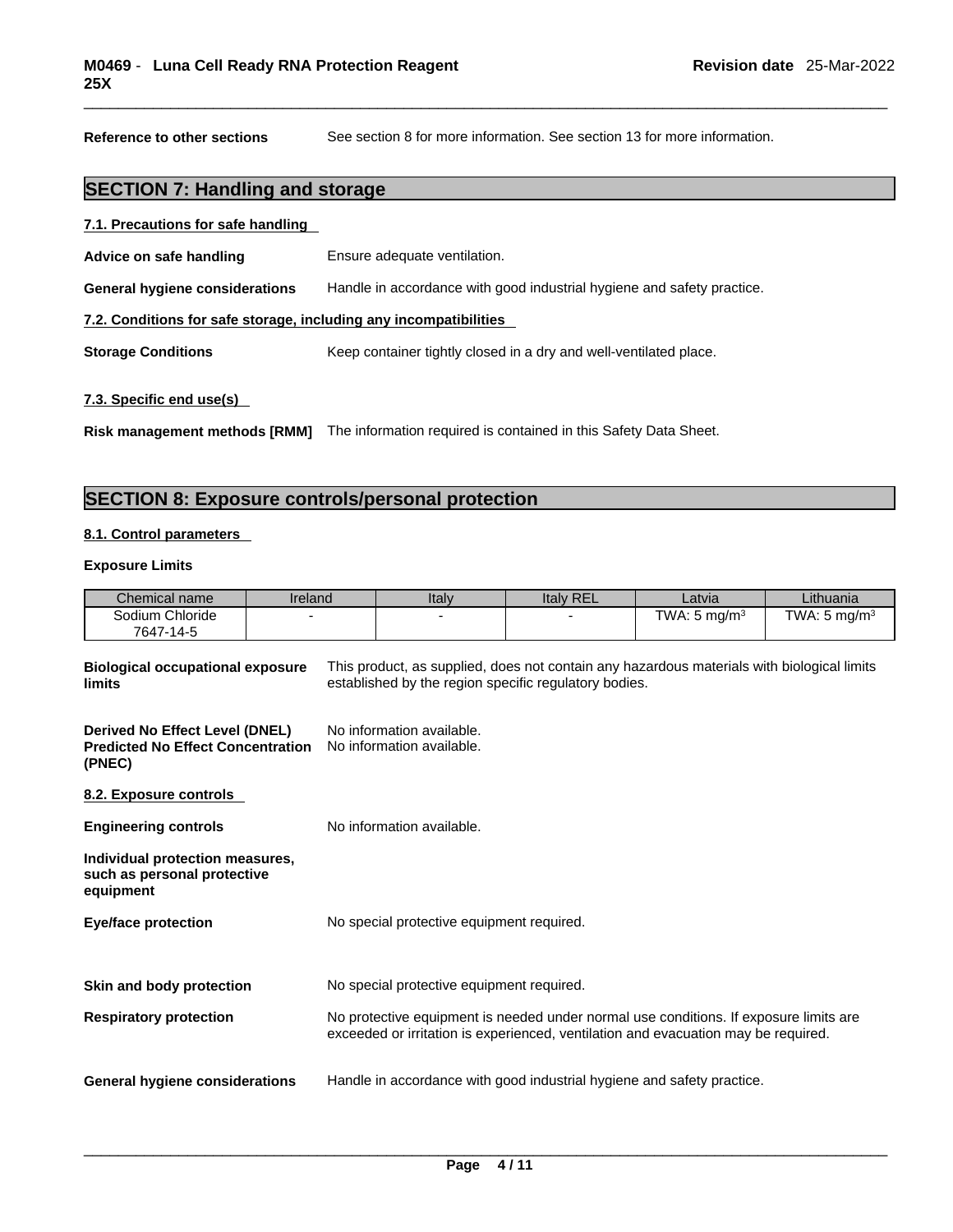**Environmental exposure controls** No information available.

# **SECTION 9: Physical and chemical properties**

| 9.1. Information on basic physical and chemical properties |                          |                  |
|------------------------------------------------------------|--------------------------|------------------|
| <b>Physical state</b>                                      | Liquid                   |                  |
| Appearance                                                 | Clear                    |                  |
| Color                                                      | No information available |                  |
| Odor                                                       | None.                    |                  |
| <b>Odor threshold</b>                                      | No information available |                  |
| <b>Property</b>                                            | <b>Values</b>            | Remarks • Method |
| Melting point / freezing point                             | No data available        | None known       |
| Initial boiling point and boiling                          | No data available        | None known       |
| range                                                      |                          |                  |
| Flammability (solid, gas)                                  | No data available        | None known       |
| <b>Flammability Limit in Air</b>                           |                          | None known       |
| Upper flammability or explosive                            | No data available        |                  |
| limits                                                     |                          |                  |
| Lower flammability or explosive                            | No data available        |                  |
| limits                                                     |                          |                  |
| <b>Flash point</b>                                         | No data available        | None known       |
| <b>Autoignition temperature</b>                            | 392.8 °C                 |                  |
| <b>Decomposition temperature</b>                           |                          | None known       |
| рH                                                         | 7.5                      |                  |
| pH (as aqueous solution)                                   | No data available        | None known       |
| <b>Kinematic viscosity</b>                                 | No data available        | None known       |
| <b>Dynamic viscosity</b>                                   | No data available        | None known       |
| <b>Water solubility</b>                                    | No data available        | None known       |
| Solubility(ies)                                            | No data available        | None known       |
| <b>Partition coefficient</b>                               | No data available        | None known       |
| Vapor pressure                                             | No data available        | None known       |
| <b>Relative density</b>                                    | No data available        | None known       |
| <b>Bulk density</b>                                        | No data available        |                  |
| <b>Liquid Density</b>                                      | No data available        |                  |
| <b>Vapor density</b>                                       | No data available        | None known       |
| <b>Particle characteristics</b>                            |                          |                  |
| <b>Particle Size</b>                                       | No information available |                  |
| <b>Particle Size Distribution</b>                          | No information available |                  |
|                                                            |                          |                  |

# **9.2. Other information**

*9.2.1. Information with regard to physical hazard classes* Not applicable

*9.2.2. Other safety characteristics* No information available

| <b>SECTION 10: Stability and reactivity</b> |                                 |  |
|---------------------------------------------|---------------------------------|--|
| 10.1. Reactivity                            |                                 |  |
| <b>Reactivity</b>                           | No information available.       |  |
| 10.2. Chemical stability                    |                                 |  |
| <b>Stability</b>                            | Stable under normal conditions. |  |
| <b>Explosion data</b>                       |                                 |  |
|                                             |                                 |  |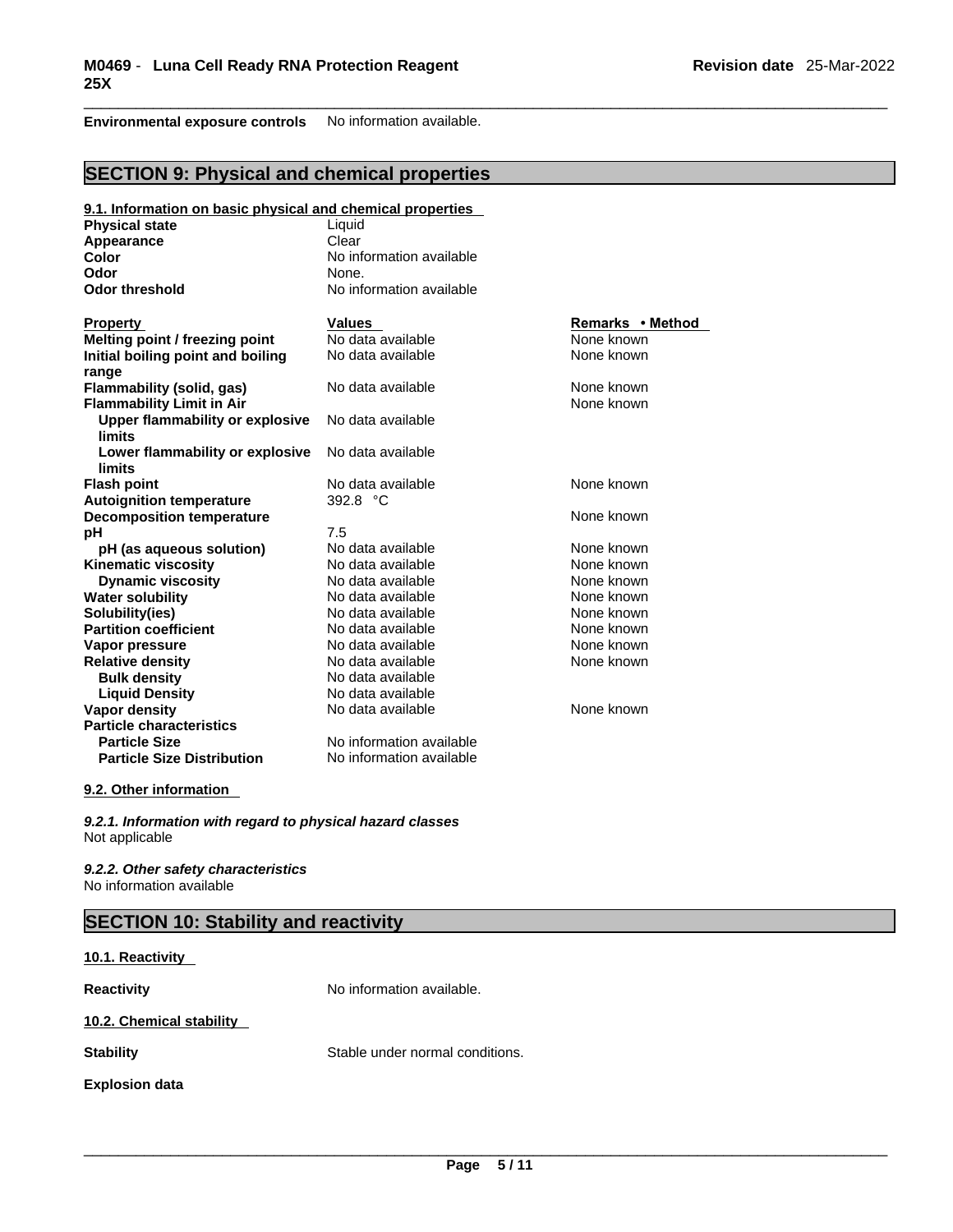**Sensitivity to mechanical impact** None. **Sensitivity to static discharge** None.

### **10.3. Possibility of hazardous reactions**

**Possibility of hazardous reactions** None under normal processing.

**10.4. Conditions to avoid** 

**Conditions to avoid** None known based on information supplied.

**10.5. Incompatible materials**

**Incompatible materials** None known based on information supplied.

**10.6. Hazardous decomposition products** 

**Hazardous decomposition products** None known based on information supplied.

# **SECTION 11: Toxicological information**

## **11.1. Information on hazard classes as defined in Regulation (EC) No 1272/2008**

**Information on likely routes of exposure**

#### **Product Information**

| Symptoms                                                                     | No information available.                                         |  |  |  |
|------------------------------------------------------------------------------|-------------------------------------------------------------------|--|--|--|
| Symptoms related to the physical, chemical and toxicological characteristics |                                                                   |  |  |  |
| Ingestion                                                                    | Specific test data for the substance or mixture is not available. |  |  |  |
| <b>Skin contact</b>                                                          | Specific test data for the substance or mixture is not available. |  |  |  |
| Eye contact                                                                  | Specific test data for the substance or mixture is not available. |  |  |  |
| <b>Inhalation</b>                                                            | Specific test data for the substance or mixture is not available. |  |  |  |

**Acute toxicity** 

**Numerical measures of toxicity**

**The following values are calculated based on chapter 3.1 of the GHS document ATEmix (oral)** 25,200.00 mg/kg **ATEmix (dermal)**20,000.00 mg/kg

**Component Information**

| Chemical name   | Oral LD50         | Dermal LD50           | <b>Inhalation LC50</b> |
|-----------------|-------------------|-----------------------|------------------------|
| Sodium Chloride | Rat<br>$=$ 3 g/kg | Rabbit<br>10000 mg/kg | (Rat)1 h<br>→ 42 ma/L  |
|                 |                   |                       |                        |

# **Delayed and immediate effects as well as chronic effects from short and long-term exposure**

**Skin corrosion/irritation** No information available.

**Serious eye damage/eye irritation** No information available.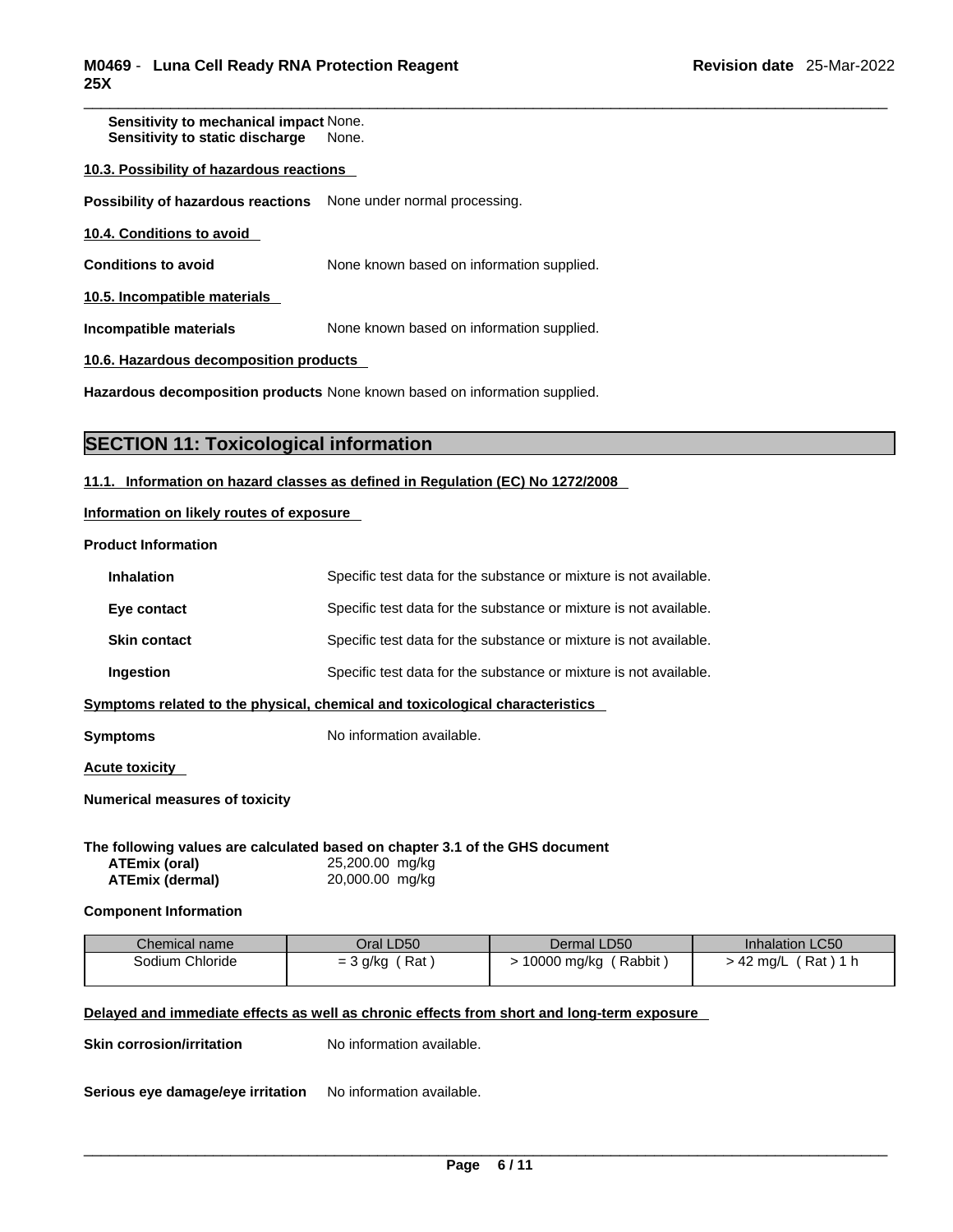| Respiratory or skin sensitization       | No information available. |  |
|-----------------------------------------|---------------------------|--|
| Germ cell mutagenicity                  | No information available. |  |
| Carcinogenicity                         | No information available. |  |
| <b>Reproductive toxicity</b>            | No information available. |  |
| <b>STOT - single exposure</b>           | No information available. |  |
| <b>STOT - repeated exposure</b>         | No information available. |  |
| <b>Aspiration hazard</b>                | No information available. |  |
| 11.2. Information on other hazards      |                           |  |
| 11.2.1. Endocrine disrupting properties |                           |  |
| <b>Endocrine disrupting properties</b>  | No information available. |  |
| 11.2.2. Other information               |                           |  |
| Other adverse effects                   | No information available. |  |

# **SECTION 12: Ecological information**

# **12.1. Toxicity**

# **Ecotoxicity**

**Unknown aquatic toxicity** Contains 0 % of components with unknown hazards to the aquatic environment.

| Chemical name   | Algae/aquatic plants | <b>Fish</b>                                                                                                                                                                                                                                                                                                                  | Toxicity to<br>microorganisms | Crustacea                                                                                  |  |
|-----------------|----------------------|------------------------------------------------------------------------------------------------------------------------------------------------------------------------------------------------------------------------------------------------------------------------------------------------------------------------------|-------------------------------|--------------------------------------------------------------------------------------------|--|
| Sodium Chloride |                      | LC50: 5560 - 6080mg/L<br>(96h, Lepomis<br>macrochirus)<br>LC50: =12946mg/L (96h,<br>Lepomis macrochirus)<br>LC50: 6020 - 7070mg/L<br>(96h, Pimephales<br>promelas)<br>LC50: =7050mg/L (96h,<br>Pimephales promelas)<br>LC50: 6420 - 6700mg/L<br>(96h, Pimephales<br>promelas)<br>LC50: 4747 - 7824mg/L<br>(96h, Oncorhynchus |                               | EC50: =1000mg/L (48h,<br>Daphnia magna)<br>EC50: 340.7 - 469.2mg/L<br>(48h, Daphnia magna) |  |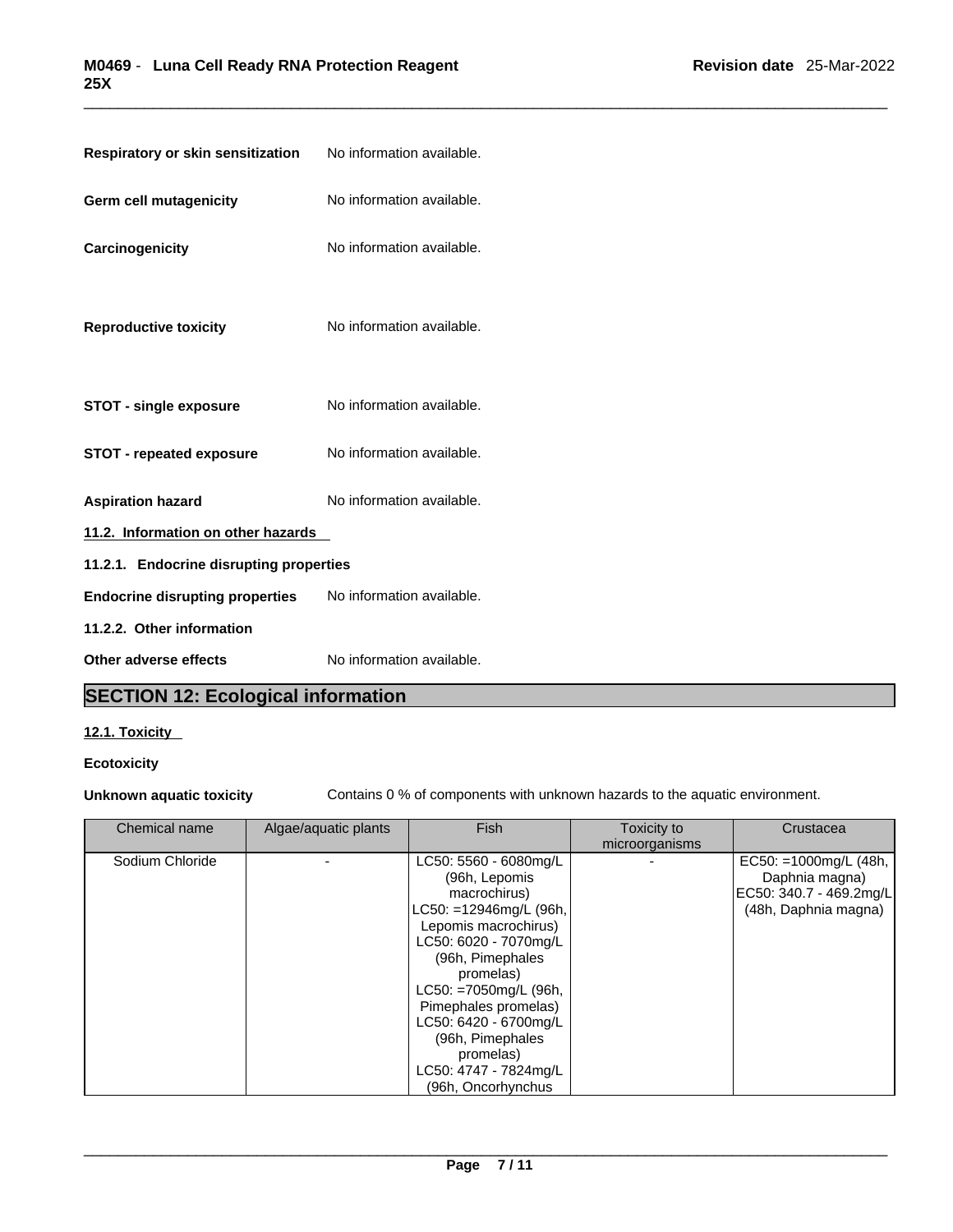|  | $\sim$ |  |
|--|--------|--|
|  |        |  |
|  |        |  |

# **12.2. Persistence and degradability**

**Persistence and degradability** No information available.

#### **12.3. Bioaccumulative potential**

**Bioaccumulation**

#### **Component Information**

# **12.4. Mobility in soil**

**Mobility in soil Mobility in soil No** information available.

# **12.5. Results of PBT and vPvB assessment**

# **PBT and vPvB assessment**

| Chemical name   | PBT<br>and vPvB assessment                          |
|-----------------|-----------------------------------------------------|
| Sodium Chloride | The substance is not PBT / vPvB PBT assessment does |
|                 | not apply                                           |

# **12.6. Other adverse effects**

**Endocrine disrupting properties** No information available.

#### **12.7. Other adverse effects**

No information available.

# **SECTION 13: Disposal considerations 13.1. Waste treatment methods Waste from residues/unused products**  Dispose of in accordance with local regulations. Dispose of waste in accordance with environmental legislation. **Contaminated packaging** Do not reuse empty containers.

# **SECTION 14: Transport information**

| <b>IATA</b>                       |                |
|-----------------------------------|----------------|
| 14.1 UN number or ID number       | Not regulated  |
| 14.2                              |                |
| 14.3 Transport hazard class(es)   | Not regulated  |
| 14.4 Packing group                | Not regulated  |
| 14.5 Environmental hazard         | Not applicable |
| 14.6 Special precautions for user |                |
| <b>Special Provisions</b>         | None           |
|                                   |                |
| <b>IMDG</b>                       |                |
| 14.1 UN number or ID number       | Not regulated  |
| 14.2                              |                |
| 14.3 Transport hazard class(es)   | Not regulated  |
| 14.4 Packing group                | Not regulated  |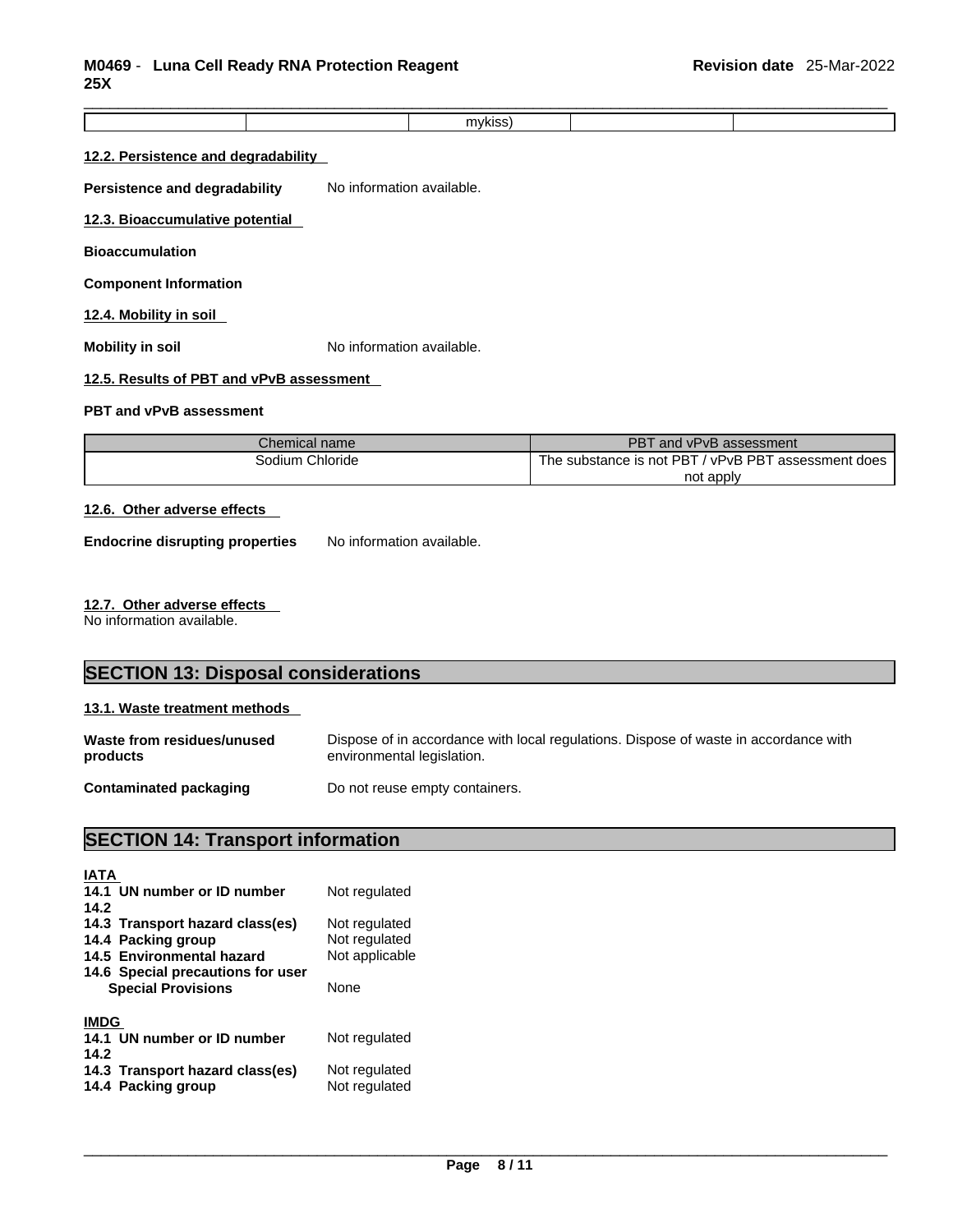| 14.5 Environmental hazard<br>14.6 Special precautions for user<br><b>Special Provisions</b><br>14.7 Maritime transport in bulk<br>according to IMO instruments                                            | Not applicable<br>None<br>No information available                        |
|-----------------------------------------------------------------------------------------------------------------------------------------------------------------------------------------------------------|---------------------------------------------------------------------------|
| <b>RID</b><br><b>14.1 UN/ID No</b><br>14.2<br>14.3 Transport hazard class(es)<br>14.4 Packing group<br>14.5 Environmental hazard<br>14.6 Special precautions for user<br><b>Special Provisions</b>        | Not regulated<br>Not regulated<br>Not regulated<br>Not applicable<br>None |
| <b>ADR</b><br>14.1 UN number or ID number<br>14.2<br>14.3 Transport hazard class(es)<br>14.4 Packing group<br>14.5 Environmental hazard<br>14.6 Special precautions for user<br><b>Special Provisions</b> | Not regulated<br>Not regulated<br>Not regulated<br>Not applicable<br>None |

# **SECTION 15: Regulatory information**

**15.1. Safety, health and environmental regulations/legislation specific for the substance or mixture**

# **National regulations**

## **France**

# **Occupational Illnesses (R-463-3, France)**

| Chemical name   | French RG number |
|-----------------|------------------|
| Sodium Chloride | <b>RG 78</b>     |
| 7647-14-5       |                  |

## **European Union**

Take note of Directive 98/24/EC on the protection of the health and safety of workers from the risks related to chemical agents at work.

# **Authorizations and/or restrictions on use:**

This product does not contain substances subject to authorization (Regulation (EC) No. 1907/2006 (REACH), Annex XIV) This product does not contain substances subject to restriction (Regulation (EC) No. 1907/2006 (REACH), Annex XVII)

# **Persistent Organic Pollutants**

Not applicable

# **Ozone-depleting substances (ODS) regulation (EC) 1005/2009**

Not applicable

# **EU - Plant Protection Products (1107/2009/EC)**

| Chemical name                      | (1107/2009/EC)<br>Plant.<br><b>Protection Products</b> |
|------------------------------------|--------------------------------------------------------|
| 7647-14-5<br>Chloride -<br>Sodium. | Plant protection agent                                 |

## **Biocidal Products Regulation (EU) No 528/2012 (BPR)**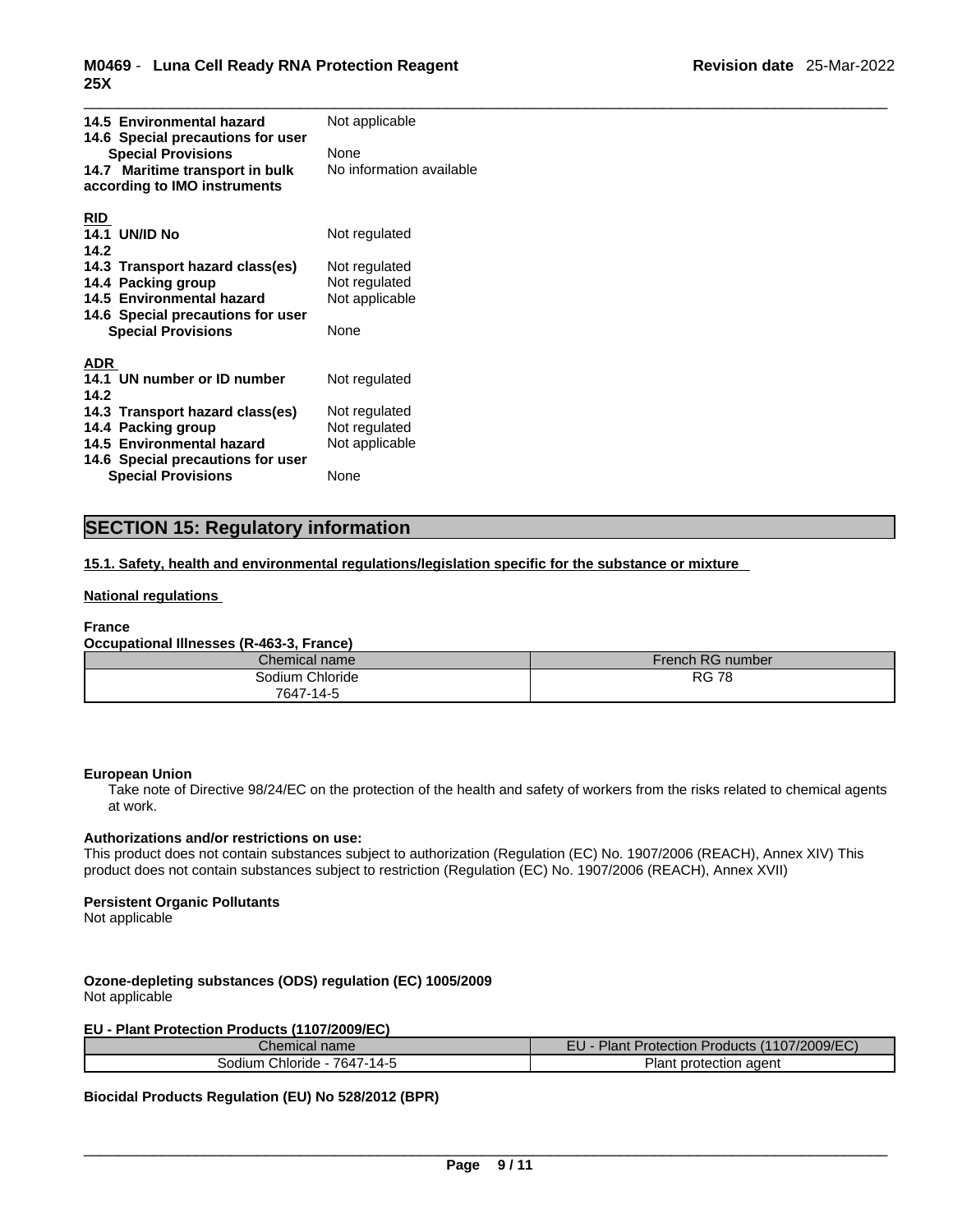| Chemical name                   | Biocidal i<br>? (BPR)<br>Products Regulation (EU) No 528/2012 ( |
|---------------------------------|-----------------------------------------------------------------|
| 7647-14-5<br>Chloride<br>3odium | <b>hvaiene</b><br>Human                                         |

| <b>International Inventories</b> |                                                  |  |
|----------------------------------|--------------------------------------------------|--|
| <b>TSCA</b>                      | Contact supplier for inventory compliance status |  |
| <b>DSL/NDSL</b>                  | Contact supplier for inventory compliance status |  |
| <b>EINECS/ELINCS</b>             | Contact supplier for inventory compliance status |  |
| <b>ENCS</b>                      | Contact supplier for inventory compliance status |  |
| <b>IECSC</b>                     | Contact supplier for inventory compliance status |  |
| <b>KECL</b>                      | Contact supplier for inventory compliance status |  |
| <b>PICCS</b>                     | Contact supplier for inventory compliance status |  |
| <b>AIIC</b>                      | Contact supplier for inventory compliance status |  |
| <b>NZIoC</b>                     | Contact supplier for inventory compliance status |  |

 **Legend:** 

 **TSCA** - United States Toxic Substances Control Act Section 8(b) Inventory

 **DSL/NDSL** - Canadian Domestic Substances List/Non-Domestic Substances List

 **EINECS/ELINCS** - European Inventory of Existing Chemical Substances/European List of Notified Chemical Substances

 **ENCS** - Japan Existing and New Chemical Substances

 **IECSC** - China Inventory of Existing Chemical Substances

 **KECL** - Korean Existing and Evaluated Chemical Substances

 **PICCS** - Philippines Inventory of Chemicals and Chemical Substances

 **AICS** - Australian Inventory of Chemical Substances

 **NZIoC** - New Zealand Inventory of Chemicals

**15.2. Chemical safety assessment**

**Chemical Safety Report** No information available

# **SECTION 16: Other information**

## **Key or legend to abbreviations and acronyms used in the safety data sheet**

## **Legend**

SVHC: Substances of Very High Concern for Authorization:

# **Legend Section 8: EXPOSURE CONTROLS/PERSONAL PROTECTION**

| <b>TWA</b> | TWA (time-weighted average) |
|------------|-----------------------------|
| Ceiling    | Maximum limit value         |
| $\div$     | Sensitizers                 |

STEL STEL (Short Term Exposure Limit) Skin designation

#### **Key literature references and sources for data used to compile the SDS** Agency for Toxic Substances and Disease Registry (ATSDR) U.S. Environmental Protection Agency ChemView Database European Food Safety Authority (EFSA) European Chemicals Agency (ECHA) Committee for Risk Assessment (ECHA\_RAC) European Chemicals Agency (ECHA) (ECHA\_API) EPA (Environmental Protection Agency) Acute Exposure Guideline Level(s) (AEGL(s)) U.S. Environmental Protection Agency Federal Insecticide, Fungicide, and Rodenticide Act U.S. Environmental Protection Agency High Production Volume Chemicals Food Research Journal Hazardous Substance Database International Uniform Chemical Information Database (IUCLID) National Institute of Technology and Evaluation (NITE) Australia National Industrial Chemicals Notification and Assessment Scheme (NICNAS)